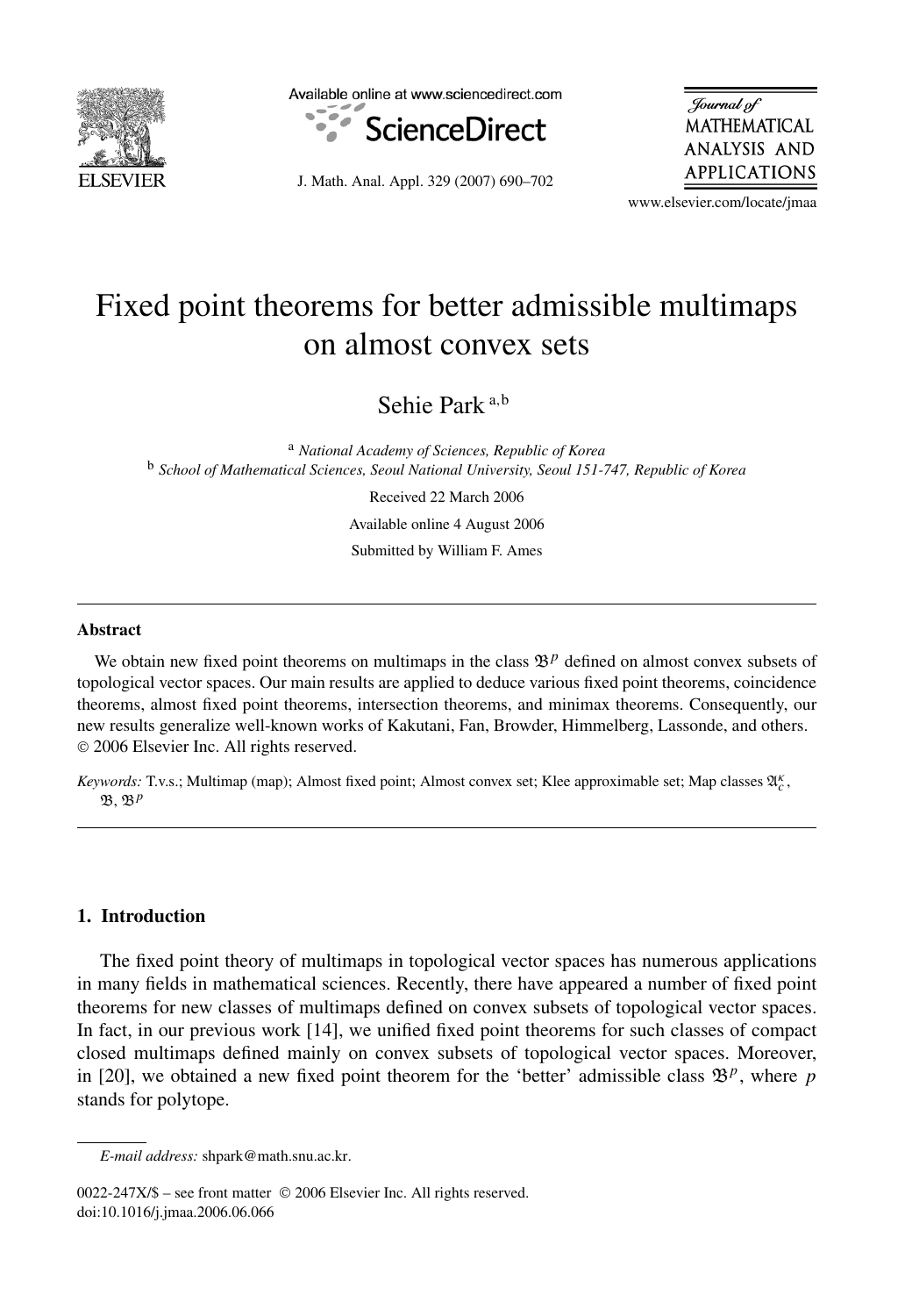Our aim in the present paper is to derive new fixed point theorems on multimaps in the class  $\mathfrak{B}^p$  defined on *almost convex* subsets of topological vector spaces. It is essential to note that a multimap in the class has an almost fixed point whenever its range is *Klee approximable* as in [20]. Our main results are, then, applied to deduce various fixed point theorems, coincidence theorems, almost fixed point theorems, intersection theorems, and minimax theorems. Consequently, our new results generalize well-known works of Kakutani [6], Fan [4], Browder [3], Himmelberg [5], Lassonde [7], and others; for the related history, see Ref. [16].

Section 2 deals with preliminaries on the better admissible classes  $\mathfrak{B}$  and  $\mathfrak{B}^p$  for which we give a basic fixed point Theorem 2.2 and some of its direct consequences. Here, we showed that if the range is Klee approximable into the domain, then the multimap in the class  $\mathfrak{B}^p$  has an almost fixed point. In Section 3, we are mainly concerned with fixed point theorems on multimaps in the class  $\mathfrak{B}^p$  defined on almost convex subsets of topological vector spaces more general than locally convex ones. Section 4 is concerned with existence theorems of coincidence points of maps in the class  $\mathfrak{B}^p$  with continuous functions,  $\Phi$ -maps, locally selectionable maps with convex values, or approximable maps. In Section 5, we generalize the almost fixed point theorem due to Lassonde [7] to the maps in  $\mathfrak{B}^p$ . Section 6 deals with generalizations of the Himmelberg fixed point theorem in [5] to acyclic maps and others.

### **2. Better admissible maps**

All topological spaces are assumed to be Hausdorff otherwise explicitly stated. A t.v.s. means a topological vector space and  $V$  denotes a fundamental system of neighborhoods of the origin  $0$ of a t.v.s.  $E$ . The convex hull and closure operation are denoted by co and  $\overline{\phantom{a}}$ , respectively. We follow the terminology and notations in our previous work [20].

For topological spaces *X* and *Y*, a multimap (or map)  $F: X \to Y$  is assumed to have nonempty values and said to be *closed* if its graph

$$
Gr(F) := \{(x, y) \mid y \in F(x), \ x \in X\}
$$

is closed in  $X \times Y$ , and *compact* if  $F(X)$  is contained in a compact subset of Y.

A map  $F: X \to Y$  is said to be *upper semicontinuous* (*u.s.c.*) if, for each closed set  $B \subset Y$ ,  $F^-(B) := \{x \in X \mid F(x) \cap B \neq \emptyset\}$  is closed in *X*; *lower semicontinuous* (*l.s.c.*) if, for each open set *B* ⊂ *Y*,  $F^{-}(B)$  is open in *X*; and *continuous* if it is u.s.c. and l.s.c.

If  $F: X \to Y$  is u.s.c. with compact values, then F is closed. The converse is true whenever *Y* is compact.

Recall that a nonempty topological space is *acyclic* if all of its reduced Cech homology groups over rationals vanish. For nonempty subsets in a t.v.s., convex  $\Rightarrow$  star-shaped  $\Rightarrow$  contractible  $\Rightarrow$ *ω*-connected ⇒ acyclic ⇒ connected, and not conversely. Note that the Cartesian product of a finite number of acyclic spaces is acyclic by the Künneth theorem.

For topological spaces *X* and *Y*, a map  $F: X \to Y$  is called a *Kakutani map* whenever *Y* is a subset of a t.v.s. and *F* is u.s.c. with compact convex values; and an *acyclic map* whenever *F* is u.s.c. with compact acyclic values.

Let  $V(X, Y)$  be the class of all acyclic maps  $F: X \to Y$ , and  $V_c(X, Y)$  all finite compositions of acyclic maps, where the intermediate spaces are arbitrary topological spaces.

A *polytope P* in a subset *X* of a t.v.s. *E* is a nonempty compact convex subset of *X* contained in a finite dimensional subspace of *E*.

In 1996, the author introduced the 'better' admissible class B of maps defined on a subset *X* of a t.v.s. *E* into a topological space *Y* as follows: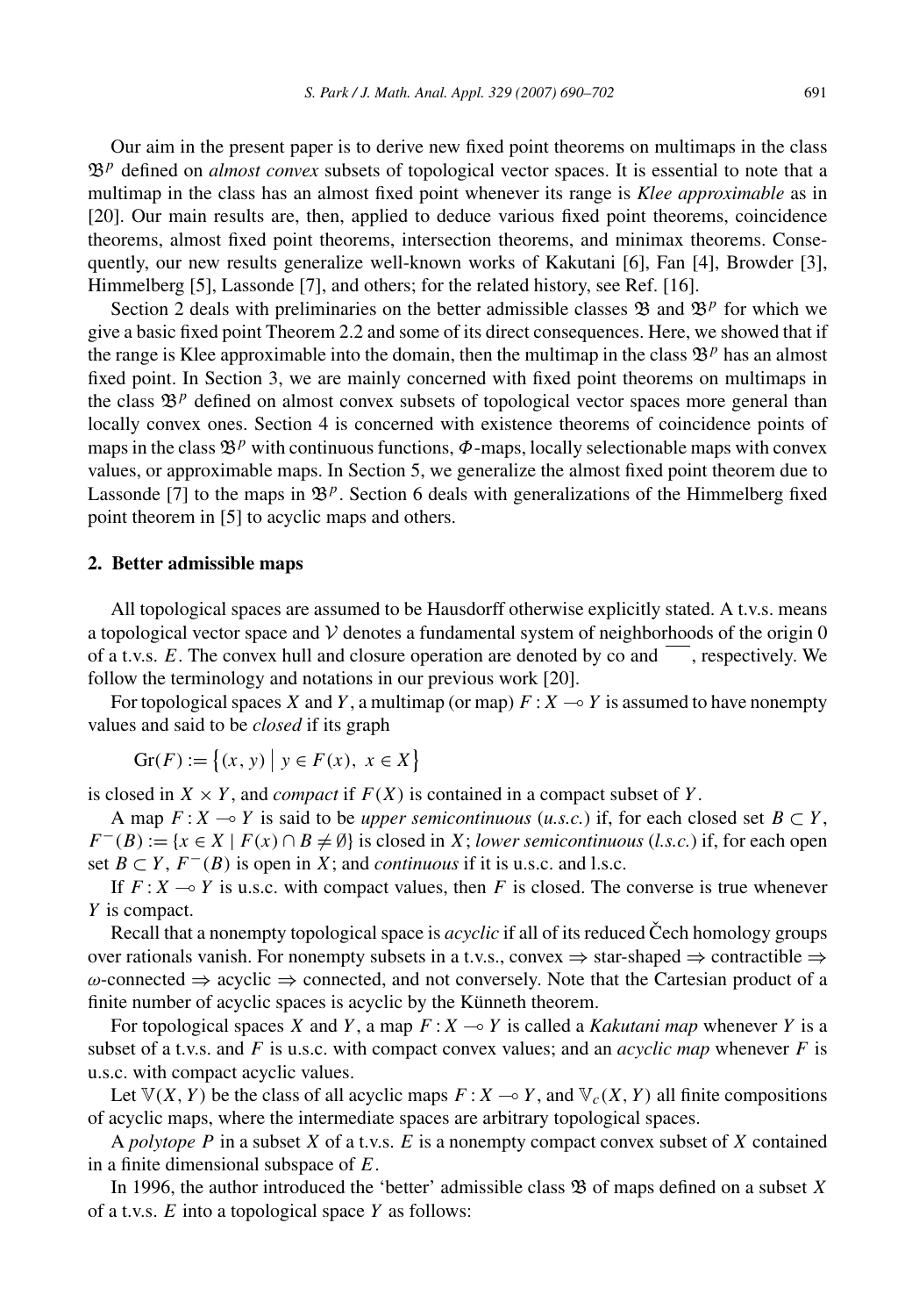$F \in \mathfrak{B}(X, Y) \Leftrightarrow F : X \to Y$  is a map such that, for each polytope *P* in *X* and for any continuous function  $f: F(P) \to P$ , the composition  $f(F|_P): P \to P$  has a fixed point.

Subclasses of  $\mathfrak{B}$  are classes of continuous functions  $\mathbb{C}$ , the Kakutani maps  $\mathbb{K}$ , the Aronszajn maps M (u.s.c. with  $R_\delta$  values), the acyclic maps  $\nabla$ , the Powers maps  $\nabla_c$ , the O'Neill maps N (continuous with values of one or *m* acyclic components, where *m* is fixed), the Fan–Browder maps ( $\Phi$ -maps), locally selectionable maps  $\mathbb L$  having convex values, u.s.c. approachable maps  $\mathbb A$ (whose domains are uniform spaces), admissible maps of Górniewicz, *σ* -selectionable maps of Haddad and Lasry, permissible maps of Dzedzej, the class K*<sup>σ</sup> <sup>c</sup>* of Lassonde, the class V*<sup>σ</sup> <sup>c</sup>* of Park et al., u.s.c. approximable maps of Ben-El-Mechaiekh and Idzik, and others. Those subclasses are examples of the admissible class  $\mathfrak{A}_{c}^{\kappa}$  due to the author [9–12,22]. There are maps in  $\mathfrak{B}$  not belonging to  $\mathfrak{A}_{c}^{\kappa}$ , for example, the connectivity map due to Nash and Girolo; see [14]. Moreover, compact closed maps in the KKM class due to Chang and Yen and in the *s*-KKM class due to Chang et al. also belong to the class  $\mathfrak{B}$ . For details on  $\mathfrak{B}$ , see [13–16,20,21].

Recall that a nonempty subset *X* of a t.v.s. *E* is said to be *admissible* (in the sense of Klee) provided that, for every nonempty compact subset *K* of *X* and every  $V \in V$ , there exists a continuous function  $h: K \to X$  such that  $x - h(x) \in V$  for all  $x \in K$  and  $h(K)$  is contained in a finite dimensional subspace *L* of *E*. Examples of admissible subsets can be seen in [14,16,20].

In 1997, we obtained the following:

**Theorem 2.1.** [13,14] *Let E be a t.v.s. and X an admissible convex subset of E. Then any compact closed map*  $F \in \mathfrak{B}(X, X)$  *has a fixed point.* 

Moreover, in [14], we listed more than sixty papers in chronological order, from which we could deduce particular forms of Theorem 2.1. In [20], we obtained a generalized version of Theorem 2.1 by switching the admissibility of domain of the map to the Klee approximability of range.

A nonempty subset *K* of *E* is said to be *Klee approximable* if for any  $V \in V$ , there exists a continuous function  $h: K \to E$  such that  $x - h(x) \in V$  for all  $x \in K$  and  $h(K)$  is contained in a polytope of *E*. Especially, for a subset *X* of *E*, *K* is said to be Klee approximable *into X* whenever the range  $h(K)$  is contained in a polytope in X.

We give some examples of Klee approximable sets:

- (1) If a subset *X* of *E* is admissible (in the sense of Klee), then every compact subset *K* of *X* is Klee approximable into *E*.
- (2) Any polytope in a subset *X* of a t.v.s. is Klee approximable into *X*.
- (3) Any compact subset *K* of a convex subset *X* in a locally convex t.v.s. is Klee approximable into *X*.
- (4) Any compact subset *K* of a convex and locally convex subset *X* of a t.v.s. is Klee approximable into *X*.
- (5) Any compact subset *K* of an admissible convex subset *X* of a t.v.s. is Klee approximable into *X*.

Note that  $(3) \Rightarrow (4) \Rightarrow (5)$  and  $(5)$  will be generalized to an almost convex subset X in the next section.

We define a class  $\mathfrak{B}^p$  of maps from a subset *X* of a t.v.s. *E* into a topological space *Y* as follows: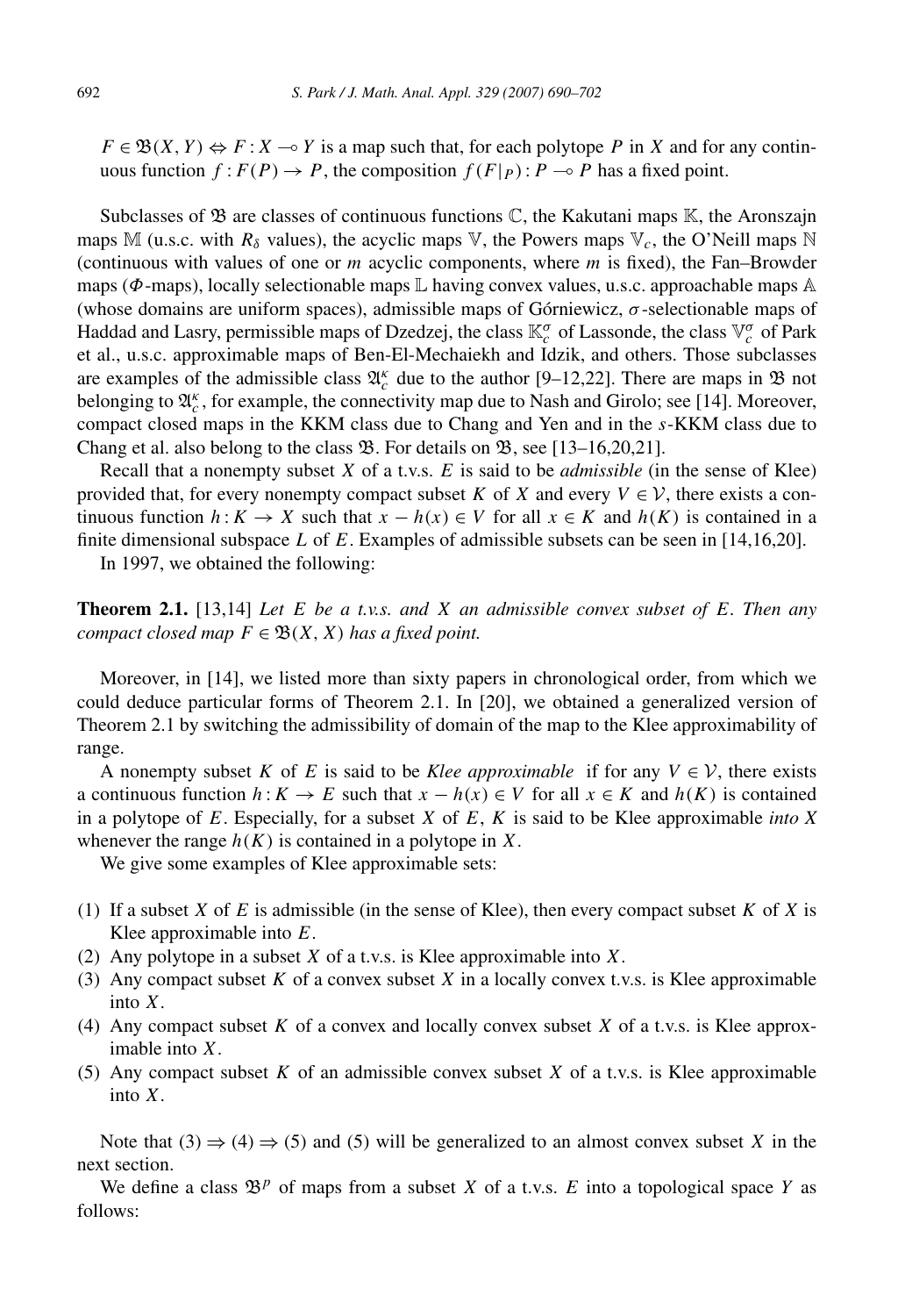$F \in \mathfrak{B}^p(X, Y) \Leftrightarrow F : X \to Y$  is a map such that for any polytope *P* of *X*, there is a map  $\Gamma \in \mathfrak{B}(P, Y)$  such that  $\Gamma(x) \subset F(x)$  for each  $x \in P$ .

We call  $\mathfrak{B}^p$  also the 'better' admissible class. Note that any map  $F \in \mathfrak{B}(X, Y)$  belongs to  $\mathfrak{B}^p(X, Y)$ . Recently it is known that any u.s.c. map with compact values having *trivial shape* (that is, contractible in each neighborhood) belongs to  $\mathfrak{B}^p(X, Y)$ ; see [21].

The following generalizes Theorem 2.1 and the main theorem in [20]:

**Theorem 2.2.** Let *X* and *Y* be subsets of a t.v.s. *E* such that  $X \subset Y$  and  $F: Y \to Y$  a map.

- (1) If  $F|_X \in \mathfrak{B}^p(X, Y)$  and  $F(X)$  is Klee approximable into X, then  $F|_X$  has the almost fixed *point property (that is, for any*  $V \in V$ *, F*|*X has a V -fixed point*  $x_V \in X$ *, that is, F(x<sub>V</sub>)* ∩  $(x_V + V) \neq \emptyset$ ).
- (2) *Further if F is closed and*  $F|_X$  *is compact, then F has a fixed point.*

**Proof.** (1) Let  $V \in \mathcal{V}$ . Since  $F(X)$  is Klee approximable into X, there exist a continuous function *h*:*F(X)* → *P* for a polytope *P* in *X* such that  $y - h(y) \in V$  for all  $y \in F(X)$ . Note that  $F|P: P \to F(X)$ . Since  $F|X \in \mathfrak{B}^p(X, Y)$ , there is a map  $\Gamma \in \mathfrak{B}(P, Y)$  such that  $\Gamma(x) \subset F(x)$ for each  $x \in P$ . Since  $\Gamma(P) \subset F(P) \subset F(X)$  and  $h: F(X) \to P$ , the composition  $h \Gamma: P \to P$ has a fixed point  $x_V \in h\Gamma(x_V)$ . Let  $x_V = h(y_V)$  for some  $y_V \in \Gamma(x_V) \subset F(x_V) \subset F(X)$ . We have  $y_V - h(y_V) = y_V - x_V \in V$  and hence  $y_V \in F(x_V) \cap (x_V + V)$ .

(2) Since  $F(X)$  is a compact subset of Y, we may assume that the net  $y<sub>V</sub>$  in  $F(X)$  converges to some  $\hat{x} \in F(X)$ . Then the corresponding net  $x<sub>V</sub>$  in *X* also converges to  $\hat{x}$ . Since the graph of *F* is closed and  $(x_V, y_V) \in \text{Gr}(F)$ , we have  $\hat{x} \in F(\hat{x})$ . This completes our proof.  $\Box$ 

**Remark.** In (1), *E* is not necessarily Hausdorff.

For  $X = Y$ , Theorem 2.2 reduces to the following main theorem of [20]:

**Corollary 2.3.** *Let X be a subset of a t.v.s. E and*  $F \in \mathcal{B}^p(X, X)$  *a compact closed map.* If  $F(X)$ *is Klee approximable into X, then F has a fixed point.*

It is well known that, for each locally finite open cover of a normal topological space, there is a partition of unity subordinated to it. From this fact, as in [21], we can deduce the following selection theorem, where  $\Delta_n$  is the standard *n*-simplex:

**Lemma 2.4.** Let K be a normal topological space, X a convex subset of a t.v.s. E, and  $S: K \multimap X$ *a map such that*

(1) *for each*  $x \in K$ *,*  $S(x)$  *is convex; and* (2)  $K = \bigcup_{i=0}^{n} \text{Int } S^{-}(y_i) \text{ for some } \{y_i\}_{i=0}^{n} \subset X.$ 

*Then there exist continuous functions*  $g: \Delta_n \to \text{co}\{y_i\}_{i=0}^n$  *and*  $\phi: K \to \Delta_n$  *such that*  $f =$  $g\phi: K \to \text{co}\{y_i\}_{i=0}^n$  *is a continuous selection of S, that is,*  $f(x) \in S(x)$  *for all*  $x \in K$ *.* 

For a topological space *X* and a subset *Y* of a t.v.s. *E*, a map *T* :*X* - *Y* is called a *Φ*-*map* or a *Fan–Browder map* provided that there exists a map  $S: X \rightarrow Y$  such that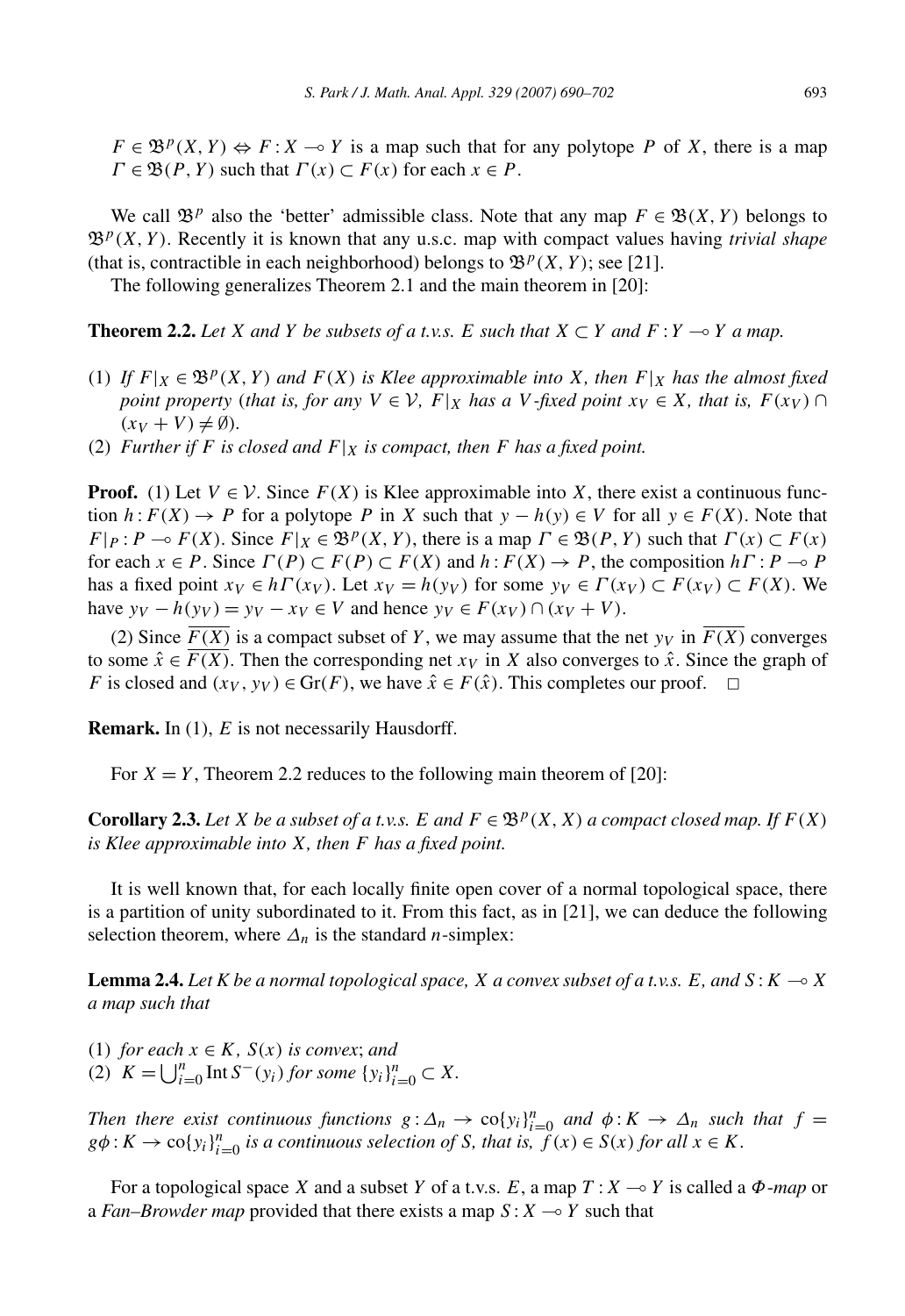- (1) for each  $x \in X$ , co  $Sx \subset Tx$ ; and
- (2)  $X = \bigcup \{ \text{Int } S^{-}(y) \mid y \in Y \}.$

**Corollary 2.5.** Let *X* be a subset of a t.v.s. *E* and  $T: X \rightarrow E$  a  $\Phi$ -map. If  $T(X)$  is Klee approx*imable into X, then T has the almost fixed point property.*

**Proof.** For any polytope *P* in *X*, it is covered by a finite number of {Int  $S^{-}(y)$ } by (2). Hence by Lemma 2.4,  $T|_P$  has a continuous selection  $f: P \to E$ . Hence  $T \in \mathfrak{B}^p(X, E)$ . Since  $T(X)$ is Klee approximable into *X*, by Theorem 2.2(1), *T* has the almost fixed point property.  $\Box$ 

## **3. Fixed point theorems on almost convex sets**

The following concept is well known; see [5]:

A subset *X* of a t.v.s. *E* is said to be *almost convex* if for any  $V \in V$  and for any finite subset  $A := \{x_1, x_2, \ldots, x_n\}$  of *X*, there exists a subset  $B := \{y_1, y_2, \ldots, y_n\}$  of *X* such that  $y_i - x_i \in V$ for each  $i = 1, 2, \ldots, n$  and co  $B \subset X$ .

Note that for  $V \in V$  and for a finite dimensional subspace L of E generated by A and B, there is a symmetric convex open neighborhood  $V_L$  of 0 in *L* such that  $V_L \subset L \cap V$  and  $y_i - x_i \in V_L$ for each  $i = 1, 2, ..., n$ .

Moreover, in an almost convex set *X*, any finite subset is Klee approximable into *X*. We give some examples of almost convex sets:

- (1) Any convex subset is almost convex.
- (2) If we delete a certain subset of the boundary of a closed convex set, then we obtain an almost convex set.
- (3) Let C[0*,* 1] be the Banach space of all continuous real functions defined on the unit interval  $[0, 1]$  and  $\mathcal{P}[0, 1]$  its dense subset consisting of all polynomials. Then any subset of  $\mathcal{C}[0, 1]$  containing  $\mathcal{P}[0, 1]$  is almost convex. In general, by the various forms of the Stone– Weierstrass approximation theorem, we have a lot of examples of almost convex sets.

We give the following new example of Klee approximable subsets:

**Lemma 3.1.** *Let X be an almost convex dense subset of an admissible subset Y of a t.v.s. E. Then every compact subset K of Y is Klee approximable into X.*

**Proof.** Let  $V \in V$ . Then there exists  $W \in V$  such that  $W + W + W \subset V$ .

(1) Since *Y* is admissible, there exists a continuous function  $h_1: K \to Y$  such that  $y - h_1(y) \in$ *W* for all  $y \in K$  and  $h_1(K) \subset L$  for a finite dimensional subspace *L* of *E*. Since *L* is finite dimensional, there is a symmetric convex open neighborhood  $W_L$  of 0 in *L* such that  $W_L \subset L \cap W$ . Let us define a multimap  $F: K \to L$  by  $F(y) := h_1(y) + W_L$  for  $y \in K$ . Then each  $F(y)$  is nonempty convex and open,  $F^-(h_1(y)) := \{z \in K \mid h_1(y) \in F(z)\} = h_1^{-1}(h_1(y) - W_L)$  is open, and *y* ∈  $h_1^{-1}(h_1(y) - W_L) = F^{-}(h_1(y))$  for each *y* ∈ *K*. Therefore  $K \subset \bigcup_{y \in K} F^{-}(h_1(y))$ . Since *K* is compact, there exist *y*<sub>1</sub>*, y*<sub>2</sub>*,..., y<sub>n</sub>* ∈ *K* such that  $K \subset \bigcup_{i=1}^{n} F^{-}(h_1(y_i))$ . Since *K* is normal, by Lemma 2.4,  $F: K \to L$  has a continuous selection  $p: K \to \text{co}\{h_1(y_i)\}_{i=1}^n$  such that  $p(y) \in F(y)$  for each  $y \in K$ . Moreover,  $y - p(y) \in y - F(y) = y - h_1(y) + W_L \subset W + W$ .

(2) Since *X* is a dense subset of *Y* and  $A := \{h_1(y_i) | i = 1, 2, ..., n\}$  is a finite subset of *Y*, there exists a subset  $B := \{x_i \mid i = 1, 2, ..., n\}$  of *X* such that  $x_i - h_1(y_i) \in W$  for each *i*. Since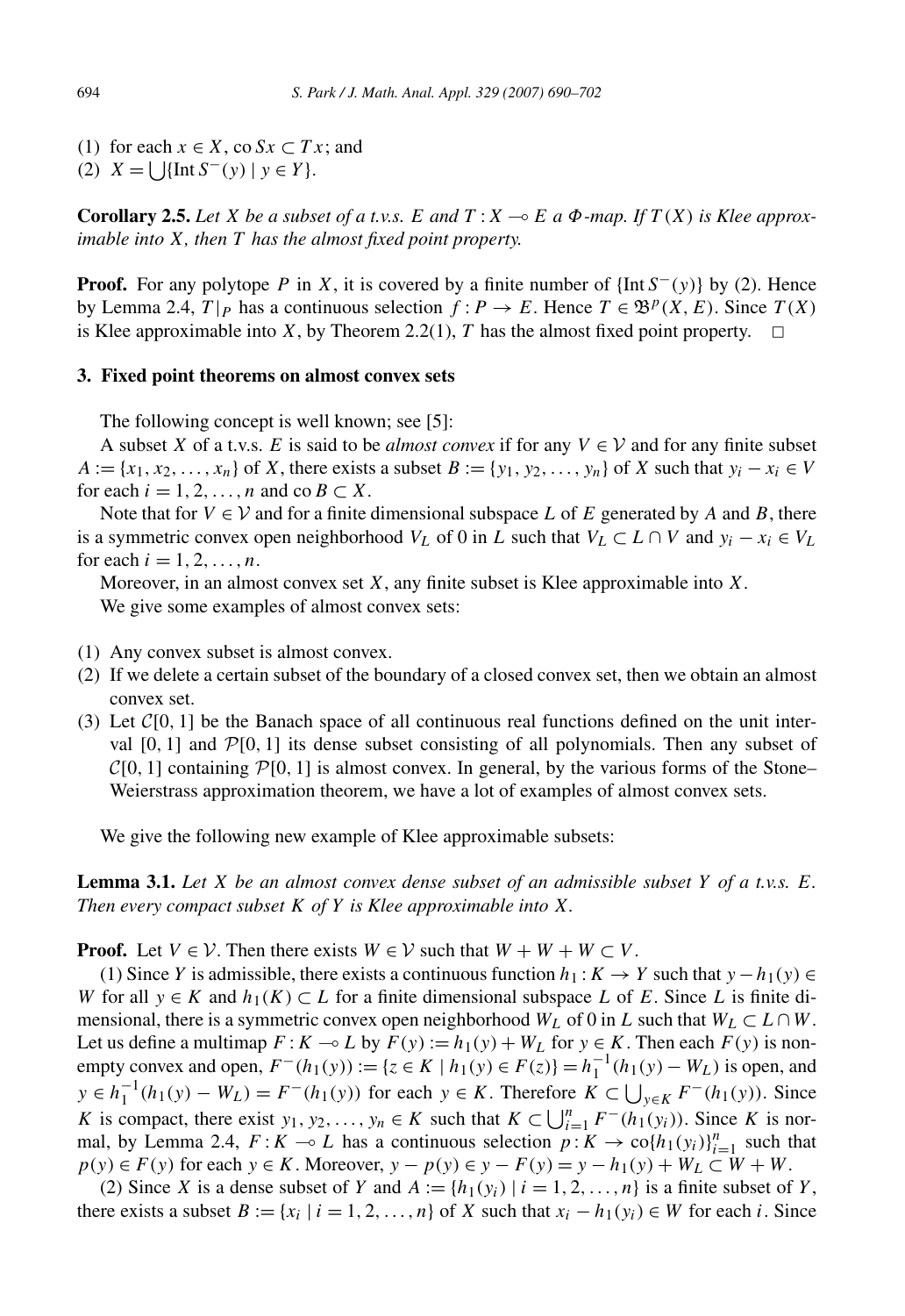*X* is almost convex, there exists a subset  $C := \{u_i \mid i = 1, 2, ..., n\}$  of *X* such that  $u_i - x_i \in W$ for each *i* and co $C \subset X$ . Recall that  $p(y) \in \text{co } A$  for each  $y \in K$ . For the finite dimensional subspace *M* of *E* generated by  $A \cup B \cup C$ , there is a symmetric convex open neighborhood *W<sub>M</sub>* of 0 in *M* such that  $W_M + W_M \subset M \cap W$  and  $x_i - h_1(y_i) \in W_M$ ,  $u_i - x_i \in W_M$  for all *i*. Now the function  $h'_2$ :  $A \to C$  defined by  $h'_2 h_1(y_i) := u_i$  for each *i* can be extended affinely to a continuous function  $h_2$ : co  $A \to \infty$  C. Since  $W_M$  is convex, we have  $v - h_2(v) \in W_M + W_M \subset W$ for all  $v \in \text{co } A$ . In fact, for  $v = \sum_{i=1}^{n} \alpha_i h_1(y_i)$  with  $0 \le \alpha_i \le 1$  and  $\sum_{i=1}^{n} \alpha_i = 1$ , we have

$$
v - h_2(v) = \sum_{i=1}^n \alpha_i h_1(y_i) - \sum_{i=1}^n \alpha_i u_i = \sum_{i=1}^n \alpha_i [h_1(y_i) - x_i + x_i - u_i].
$$

Hence,  $v - h_2(v) \in W_M + W_M \subset M \cap W$ .

(3) Let  $h := h_2 p : K \to \infty C$ . In order to claim that *K* is Klee approximable into *X*, it is sufficient to show  $y - h(y) \in V$  for each  $y \in K$ . In fact, by both of the last statements of steps (1) and (2), we have  $y - h(y) = y - p(y) + p(y) - h_2 p(y) \in W + W + W \subset V$ . This completes our proof.  $\square$ 

For  $X = Y$ , Lemma 3.1 reduces to the following:

**Corollary 3.2.** *Every compact subset K of an almost convex admissible subset X of a t.v.s. E is Klee approximable into X.*

The following is a new example of admissible subsets:

**Corollary 3.3.** *Let X be an almost convex subset of a locally convex t.v.s. E. Then X is admissible.*

**Proof.** Since *X* is almost convex, it is a dense subset of co*X*. Moreover, the closure of an almost convex set is convex. Therefore,  $Y := \overline{X} = \cos \overline{X}$  is a convex subset of a locally convex t.v.s. *E* and hence, admissible. Let *K* be a nonempty compact subset of *X*. Then it is a compact subset of *Y*, and hence, Klee approximable into *X* by Lemma 3.1. Therefore, *X* is admissible.  $\Box$ 

From Theorem 2.2 and Lemma 3.1, we have the following main theorem of this section:

**Theorem 3.4.** *Let X be an almost convex dense subset of an admissible subset Y of a t.v.s. E. Then any closed map*  $F: Y \to Y$  *such that*  $F|_X \in \mathfrak{B}^p(X, Y)$  *is compact has a fixed point.* 

**Proof.** By Lemma 3.1, being a compact subset of an admissible subset *Y*,  $K := \overline{F(X)}$  is Klee approximable into *X*. Since  $F|_X \in \mathfrak{B}^p(X, Y)$  is compact and *F* is closed, the conclusion follows from Theorem 2.2.  $\Box$ 

**Corollary 3.5.** *Let X be an almost convex admissible subset of a t.v.s. E and*  $F \in \mathcal{B}^p(X, X)$  *a compact closed map. Then F has a fixed point.*

**Corollary 3.6.** *Let X be an almost convex admissible subset of a t.v.s. E. Then any compact closed map*  $F \in \mathfrak{B}(X, X)$  *has a fixed point.*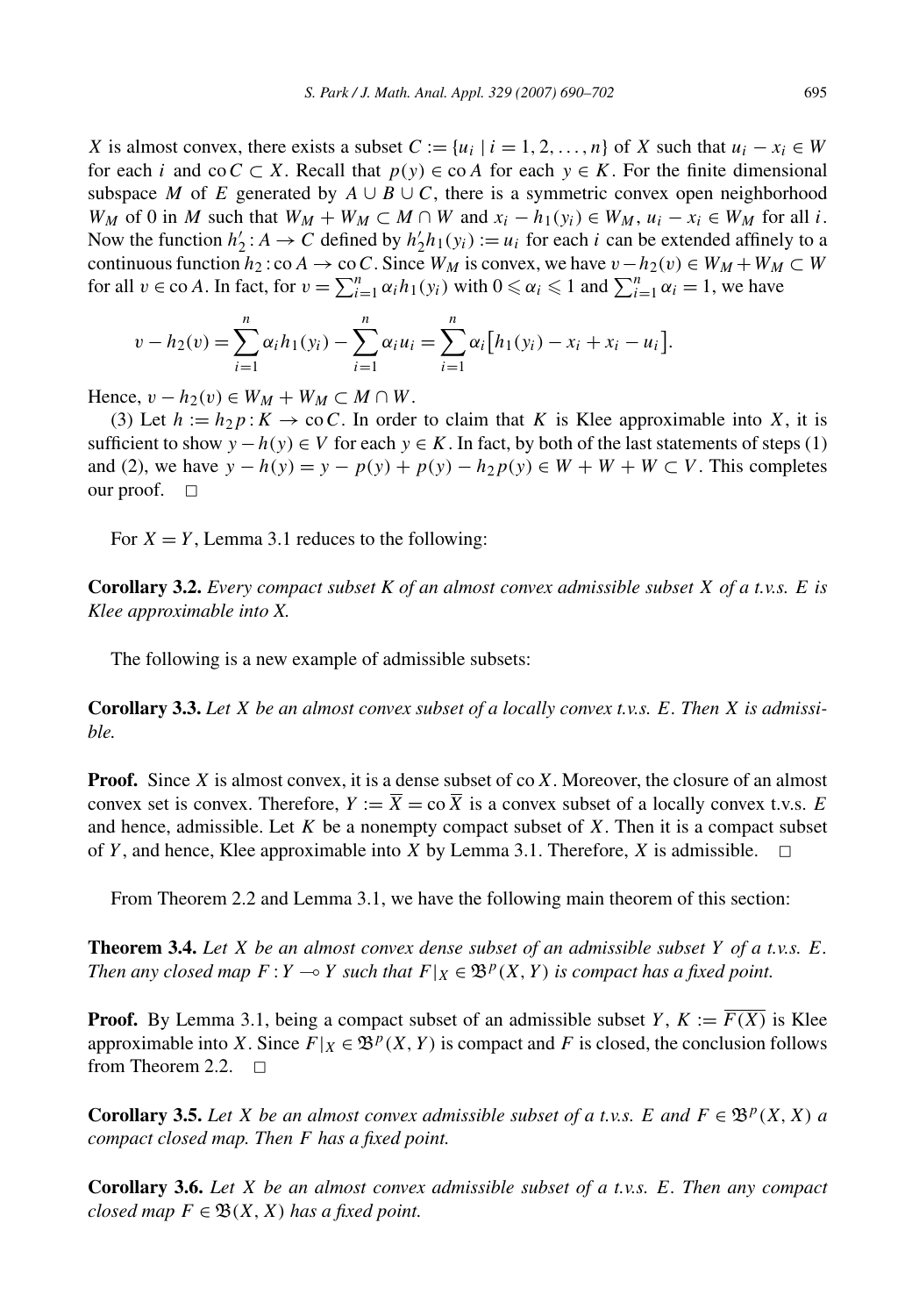This is a rather surprising result since it generalizes Theorem 2.1, which contains results in more than sixty papers previously appeared; see [14]. Therefore, the convexity assumption on the domains of multimaps in these results can be replaced by the almost convexity.

From Corollaries 3.3 and 3.5, we have the following:

**Theorem 3.7.** *Let X be an almost convex subset of a locally convex t.v.s. E* and  $F \in \mathfrak{B}^p(X, X)$ *a compact closed map. Then F has a fixed point.*

One of the most simple known example is that every compact continuous selfmap on an almost convex subset in an Euclidean space has a fixed point. This generalizes the Brouwer fixed point theorem.

Moreover, since the class  $\mathfrak{B}^p(X, X)$  contains a large number of special types of maps, we can apply Theorem 3.7 to them. Here we give a well-known generalization of the Kakutani theorem [6]:

**Corollary 3.8.** Let *X* be an almost convex subset of a locally convex t.v.s. E and  $F: X \to X$  a *compact Kakutani map. Then F has a fixed point.*

# **4. Coincidence theorems**

For multimaps  $F: X \to Y$  and  $G: Y \to X$ , a *coincidence point*  $(x_0, y_0) \in X \times Y$  is the one satisfying  $y_0 \in F(x_0)$  and  $x_0 \in G(y_0)$  (that is,  $x_0 \in X$  is a fixed point of  $GF : X \to X$ ).

An equivalent definition is as follows: For multimaps  $F: X \to Y$  and  $G: X \to Y$ , a *coincidence point*  $x_0 \in X$  is the one satisfying  $F(x_0) \cap G(x_0) \neq \emptyset$  (that is,  $x_0 \in X$  is a fixed point of  $G^-F$  :  $X \multimap X$ ).

In this section, we derive existence theorems of coincidence points of maps in the class  $\mathfrak{B}^p$ with continuous functions, *Φ*-maps, locally selectionable maps with convex values, or approximable maps. Those coincidence theorems generalize or unifies known results.

We begin with the following generalization of results in [15]:

**Theorem 4.1.** Let *X* be a subset of a t.v.s. *E* and *Y* a compact space. Let  $G \in \mathcal{B}^p(X, Y)$  be *a* closed map and  $g \in \mathbb{C}(Y, X)$ *. If*  $(gG)(X)$  *is Klee approximable into X, then G and g have a coincidence point, that is, there exists a point*  $(x_0, y_0) \in X \times Y$  *such that*  $y_0 \in G(x_0)$  *and*  $x_0 = g(y_0)$ .

**Proof.** Since  $G \in \mathfrak{B}^p(X, Y)$  is closed and compact and  $g \in \mathbb{C}(Y, X)$ , their composition *gG* is closed and compact. We show that  $gG \in \mathfrak{B}^p(X, X)$ . In fact, since  $G \in \mathfrak{B}^p(X, Y)$ , for any polytope *P* in *X*, there exists a map  $\Gamma \in \mathfrak{B}(P, Y)$  such that  $\Gamma(x) \subset G(x)$  for each  $x \in P$ . Note that for any continuous function  $f:(gG)(P) \to P$ , the composition  $fg(G|_P) = (fg)(G|_P) : P \to P$ has a fixed point since  $G|_P$  has a selection  $\Gamma \in \mathfrak{B}(P, Y)$ . Therefore  $gG \in \mathfrak{B}^p(X, X)$ . Since  $(gG)(X)$  is Klee approximable into *X*, by Corollary 2.3, *gG* has a fixed point  $x_0 \in X$ , that is, *x*<sup>0</sup> ∈ (*gG*)(*x*<sup>0</sup>). Then *x*<sup>0</sup> = *g*(*y*<sup>0</sup>)</sub> for some *y*<sup>0</sup> ∈ *G*(*x*<sup>0</sup>). □

In view of Corollary 3.5, we have

**Corollary 4.2.** *Let X be an almost convex admissible subset of a t.v.s. E and Y a compact space. Let*  $G \in \mathfrak{B}^p(X, Y)$  *be a closed map and*  $g \in \mathbb{C}(Y, X)$ *. Then G and g have a coincidence point.*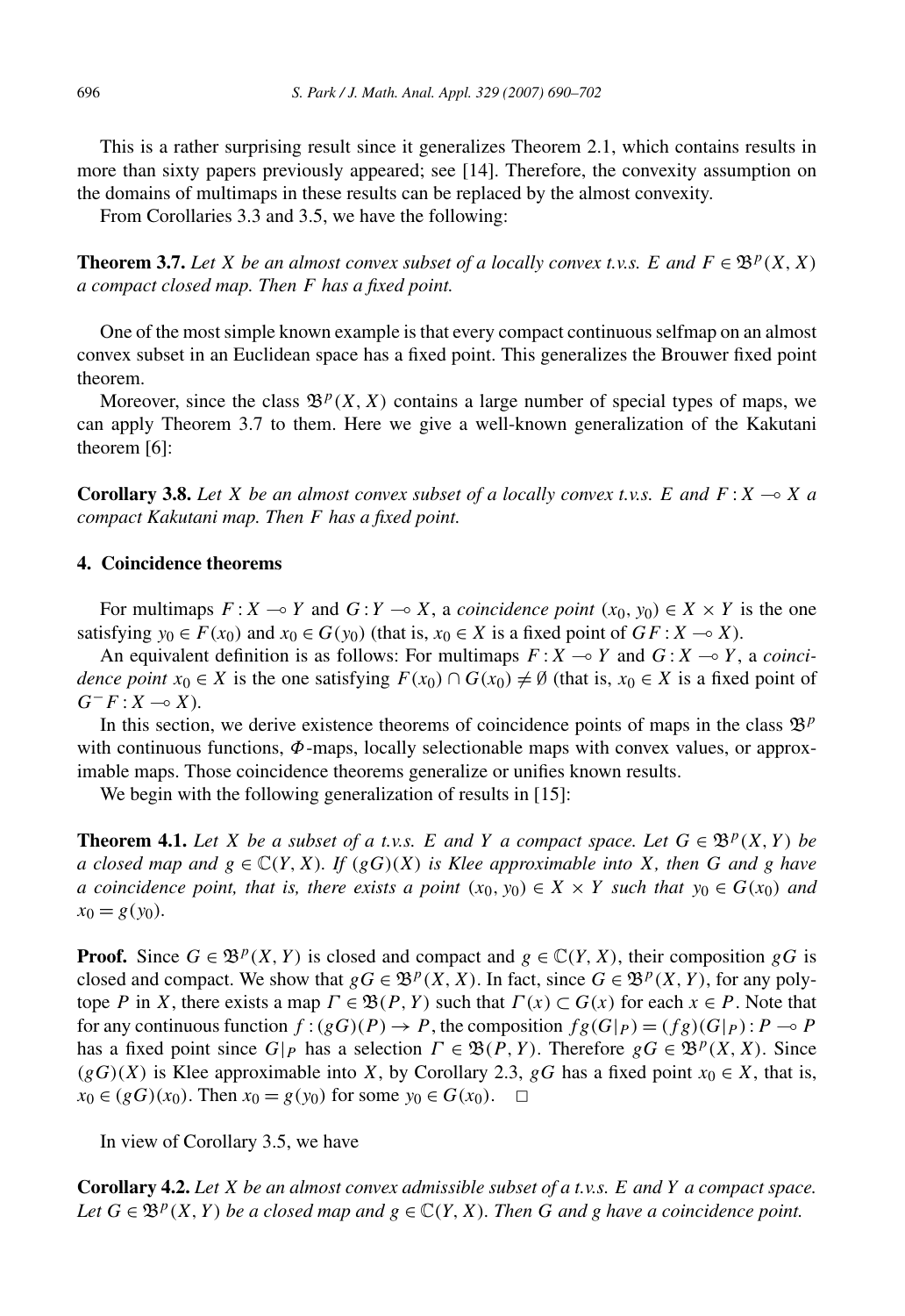For particular forms of Corollary 4.2, see [15].

**Theorem 4.3.** *Let X be a convex subset of a t.v.s. E and Y a normal topological space. Let*  $F \in \mathfrak{B}^p(X, Y)$  *and*  $S, T: Y \longrightarrow X$  *maps such that* 

(1) *for each*  $y \in Y$ , co  $S(y) \subset T(y)$ ; *and* 

(2) *there exists a finite subset N of X such that*

$$
X = \bigcup \{ \text{Int } S^-(x) \mid x \in N \}.
$$

*Then F and T have a coincidence point.*

**Proof.** By Lemma 2.4, there exist a continuous selection  $g: Y \to X$  of *T* and a polytope *P* of *X* such that  $g(Y) \subset P \subset X$ . Since  $F \in \mathcal{B}^p(X, Y)$  and  $g \in \mathbb{C}(Y, P)$ , there is a map  $\Gamma \in \mathcal{B}(P, Y)$ such that  $\Gamma(x) \subset F(x)$  for each  $x \in P$ . Note that  $f := g|_{\Gamma(P)} : \Gamma(P) \to P$  is continuous. Since  $\Gamma \in \mathfrak{B}(P, X), f\Gamma : P \to P$  has a fixed point  $x_0 \in P \subset X$  such that

$$
x_0 \in (f \Gamma)(x_0) = (g|_{\Gamma(P)}) (\Gamma(x_0)) \subset (g \Gamma)(x_0).
$$

Hence  $x_0 = g(y_0)$  for some  $y_0 \in F(x_0)$ . On the other hand,  $x_0 = g(y_0) \in T(y_0)$  since *g* is a selection of *T*. This completes our proof.  $\Box$ 

**Corollary 4.4.** *Let X be a convex subset of a t.v.s. E and Y a normal topological space. Let*  $F: X \rightarrow Y$  be an acyclic map and  $S, T: Y \rightarrow X$  multimaps satisfying conditions (1) and (2) of *Theorem* 4.3*. Then F and T have a coincidence point.*

A particular form of Corollary 4.4 for a Kakutani map *F* was given by Browder [4, Theorem 7], which is the origin of Theorem 4.3.

For topological spaces *X* and *Y*, a multimap  $T: X \rightarrow Y$  is said to be *selectionable* if it has a continuous selection  $f: X \to Y$  (that is,  $f(x) \in T(x)$  for all  $x \in X$ ), and *locally selectionable* if for each  $x_0 \in X$ , there exist an open neighborhood  $V_0$  of  $x_0$  and a continuous function  $f_0: V_0 \to Y$  such that  $f_0(x) \in T(x)$  for all  $x \in V_0$ ; see [17].

Any continuous function is selectionable and there are lots of examples of selectionable maps due to Michael and others. Any selectionable map is locally selectionable.

For a subset *X* of a t.v.s. *E* and a topological space *Y* , we define a class of multimaps as follows:

 $T \in \mathbb{M}^*(Y, X) \Leftrightarrow T : Y \to X$  is a map such that  $T|_K$  has a continuous selection  $s : K \to X$  for each nonempty compact subset *K* of *Y* such that  $s(K) \subset P$  for some polytope *P* of *X*.

From the proof of Theorem 4.3, we have the following:

**Theorem 4.5.** Let *X* be a convex subset of a t.v.s. *E* and *Y* a topological space. Let  $F \in \mathcal{B}^p(X, Y)$ *be a compact map and*  $T \in M^*(Y, X)$ *. Then F and T have a coincidence point.* 

For particular forms of Theorem 4.5, see [12]. The following is given [17]: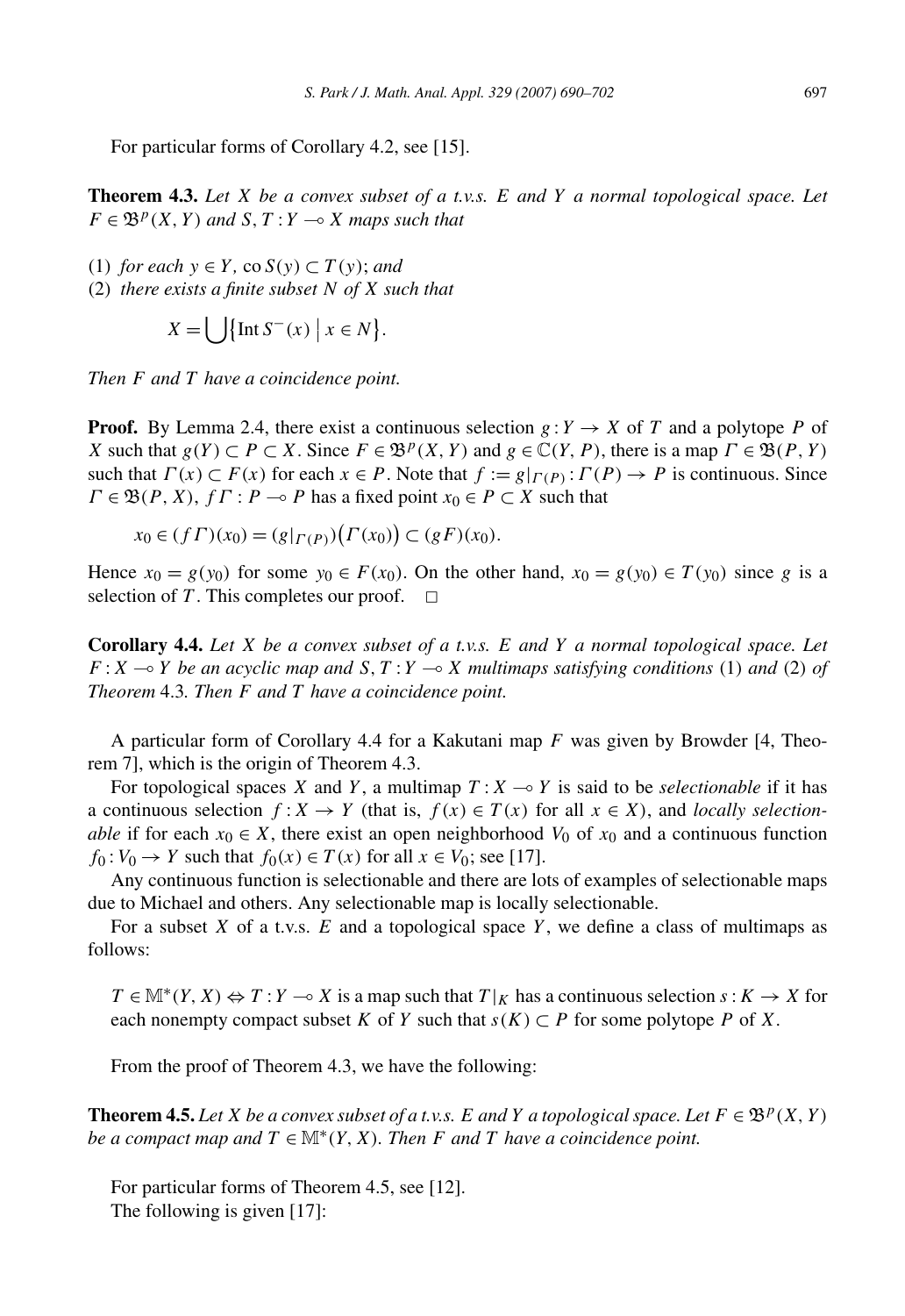**Lemma 4.6.** *Let X be a convex subset of a t.v.s. E and Y a paracompact topological space. Then*

- (1) *any Φ-map T* : *Y X is locally selectionable*; *and*
- (2) any locally selectionable map  $T: Y \longrightarrow X$  having convex values is selectionable.

**Theorem 4.7.** *Let X be an almost convex admissible subset of a t.v.s. E*<sup>1</sup> *and Y a convex subset of a t.v.s.*  $E_2$ *. Let*  $G \in \mathfrak{B}^p(X, Y)$  *be a compact closed map and*  $H: Y \to X$  *a locally selectionable map with convex values. Then G and H have a coincidence point.*

**Proof.** Since *G* is compact, there exists a compact subset *K* of *Y* such that  $G(X) \subset K$ . Since *K* is compact, it is known that co*K* is paracompact. Then, by Lemma 4.6,  $H|_{\text{co }K}$  has a continuous selection  $h: \text{co } K \to X$ . We claim that  $hG \in \mathfrak{B}^p(X, X)$ . In fact, for each polytope P in X and for any continuous function  $f:(hG)(P) \to P$ , we have  $fh: G(P) \to P$  and  $(fh)(G|P) =$ *f* ((*hG*)|*P*): *P* → *P* has a fixed point since *G* ∈  $\mathfrak{B}^p(X, Y)$ . This shows *hG* ∈  $\mathfrak{B}^p(X, X)$ . Since *X* is almost convex and admissible, by Corollary 3.5, the compact closed map *hG* has a fixed point  $x_0 \in X$ , that is,  $x_0 \in (hG)(x_0)$ . Then  $x_0 = h(y_0)$  for some  $y_0 \in G(x_0) \subset K \subset Y$ . Moreover,  $x_0 = h(y_0) \in H(y_0)$ . This completes our proof.  $\Box$ 

Let *X* and *Y* be subsets of t.v.s. *E* and *F*, respectively, and  $T: X \rightarrow Y$  a map. Given two open neighborhoods *U* and *V* of the origin 0 of *E* and *F*, respectively, a *(U, V )*-*approximative continuous selection* of *T* is a continuous function  $s: X \rightarrow Y$  satisfying

 $s(x) \in (T | (x + U) \cap X | + V) \cap Y$  for every  $x \in X$ .

*T* is said to be *approachable* if it admits a *(U, V )*-approximative continuous selection for every *U* and *V* as above; and *T approximable* if its restriction  $T|_K$  to any compact subset *K* of *X* is approachable; see [1,2]. Note that an approachable map is always approximable.

Let  $\mathbb{A}^k(X, Y)$  denote the class of all u.s.c. approximable maps  $T: X \to Y$  with compact values, and  $\mathbb{A}_{c}^{k}(X, Y)$  the class of all finite compositions  $T: X \to Y$  of u.s.c. approximable maps with compact values, where the intermediate spaces are subsets of t.v.s. Recall that the class  $A_c^k$ is an example of the admissible class  $\mathfrak{A}_{c}^{\kappa}$  and the better admissible class  $\mathfrak{B}^{\kappa}$  due to the author [10,12,14].

For approximable maps having compact domains, we need the following:

**Lemma 4.8.** [2] *Let X be a compact subset of a t.v.s., Y a subset of a t.v.s., and Γ a closed subset of*  $X \times Y$ . Then the following statements are equivalent:

(1)  $\text{Gr}(f) \cap \Gamma \neq \emptyset \text{ for each } f \in \mathbb{C}(X, Y);$ (2)  $\text{Gr}(T) \cap \Gamma \neq \emptyset \text{ for each } T \in \mathbb{A}_c^K(X, Y)$ *.* 

**Theorem 4.9.** *Let X be an almost convex admissible subset of a t.v.s. E*<sup>1</sup> *and Y a compact subset of a t.v.s.*  $E_2$ *. Let*  $G \in \mathfrak{B}^p(X, Y)$  *be a closed map and*  $H \in \mathbb{A}_c^k(Y, X)$ *. Then G and H have a coincidence point.*

**Proof.** For any  $f \in \mathbb{C}(Y, X)$ , we know that  $f G \in \mathcal{B}^p(X, X)$  is compact and closed as in the proof of Theorem 4.1. Since *X* is almost convex and admissible, *f G* has a fixed point by Corollary 3.5, and hence  $Gr(f) \cap Gr(G^-) \neq \emptyset$ . Since  $Gr(G^-)$  is a closed subset of  $Y \times X$ , by Lemma 4.8 with interchanging *X* and *Y*, Gr(*H*)  $\cap$  Gr( $G^-$ )  $\neq$  Ø. Hence there exists a point *(y*<sub>0</sub>, *x*<sub>0</sub>) ∈ *Y* × *X* such that  $x_0$  ∈ *H*(*y*<sub>0</sub>) and  $x_0$  ∈ *G*<sup>−</sup>(*y*<sub>0</sub>) or  $y_0$  ∈ *G*(*x*<sub>0</sub>). This completes our proof.  $\square$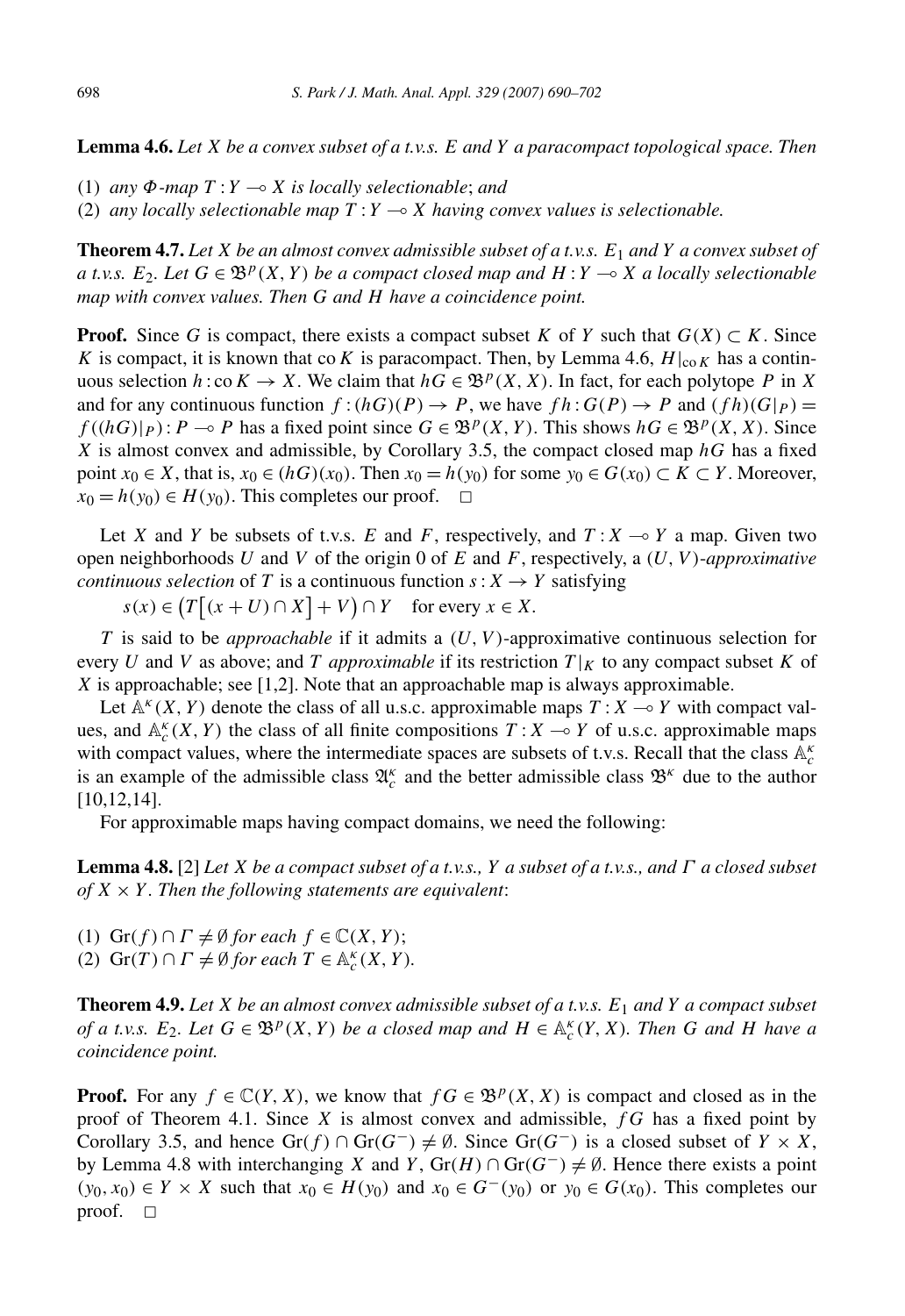The following Simons type cyclic coincidence theorem for acyclic maps is an application of our fixed point theorems.

Let  $\mathbb{Z}_{n+1} := \{0, 1, \ldots, n\}$  with  $n+1$  interpreted as 0.

**Theorem 4.10.** *Let*  $n \ge 0$  *and, for each*  $i \in \mathbb{Z}_{n+1}$ *, let*  $Y_i$  *be a subset in a t.v.s.*  $E_i$ *, and*  $V_i \in V(Y_i, Y_{i+1})$  *be compact. If*  $Y := \prod_{i=0}^n Y_i$  *is Klee approximable into itself in the t.v.s.*  $E := \prod_{i=0}^{n} E_i$ , then there exists  $y := (y_i)_{i=0}^{n} \in Y$  such that  $y_{i+1} \in V_i(y_i)$  for all  $i \in \mathbb{Z}_{n+1}$ .

**Proof.** Case 1 (*n* = 0). This follows from Corollary 2.3 for  $\mathbb{V}_c \subset \mathfrak{B}^p$ . Case 2 ( $n \ge 1$ ). Define  $V: Y \rightarrow Y$  by

 $V(y) := V_n(y_n) \times V_0(y_0) \times \cdots \times V_{n-1}(y_{n-1})$ 

for  $y = (y_i)_{i=0}^n \in Y$ . Note that  $V \in V(Y, Y)$  by the Künneth theorem and that *V* is compact. Moreover, *V (Y )* is Klee approximable into *Y* . Therefore, by Corollary 2.3 or case 1, *V* has a fixed point  $x \in V(x)$ . This completes our proof.  $\Box$ 

Particular forms of Theorem 4.10 were given by Simons, Lassonde, and Park; see [18].

## **5. The Lassonde type almost fixed point theorems**

In this section, we generalize an almost fixed point theorem due to Lassonde [7] and obtain a fixed point theorem for the class  $\mathfrak{B}^p$  of maps on locally convex t.v.s.

**Theorem 5.1.** Let *X* and *C* be nonempty convex subsets of a locally convex t.v.s. *E*, and  $F \in$  $\mathfrak{B}^p(X, X + C)$  *a compact closed map. Suppose that one of the following conditions holds:* 

- (i) *X is closed and C is compact.*
- (ii) *X is compact and C is closed.*
- (iii)  $C = \{0\}$ .

*Then there is*  $\hat{x} \in X$  *such that*  $F(\hat{x}) \cap (\hat{x} + C) \neq \emptyset$ .

**Proof.** Let *V* be an open convex neighborhood of the origin 0 in *E*, and *Y* a compact set such that *F*(*X*) ⊂ *Y* ⊂ *X* + *C*. Define *G* : *X* → 2<sup>*Y*</sup> by *G*(*x*) :=  $(x + C + V) ∩ Y$  for  $x \in X$ . Then each  $G(x)$ is open in *Y* and  $G^{-}(y) = (y - C - V) \cap X$  is convex for each  $y \in Y$ . Moreover, since  $Y \subset X + C$ , for every  $y \in Y$ , there exists  $x \in X$  such that  $y \in x + C + V$ , that is,  $\{G(x) \mid x \in X\}$  covers *Y*. Therefore, by Lemma 2.4 and Theorem 4.5,  $F$  and  $G^-$ :  $Y \to X$  has a coincidence point, that is, there exist  $x_V \in X$  and  $y_V \in Y$  such that  $y_V \in F(x_V) \cap G(x_V)$ , that is,  $y_V - x_V \in C + V$ . In other words, we obtain the assertion:

(∗) for each neighborhood *V* of 0 in *E*,

 $(F - i)(X) ∩ (C + V) ≠ ∅$ 

where  $i: X \to E$  is the inclusion. Now we consider cases (i)–(iii).

Case (i). Since *X* is closed, so is  $(F - i)(X)$ . Since *C* is compact and *E* is regular, (\*) implies *(F* − *i*)(*X*) ∩ *C*  $\neq$  Ø, that is, there exists  $\hat{x} \in X$  such that  $F(\hat{x}) \cap (\hat{x} + C) \neq \emptyset$ .

Case (ii). Since  $(F - i)(X)$  is compact and C is closed, the same conclusion follows as in case (i).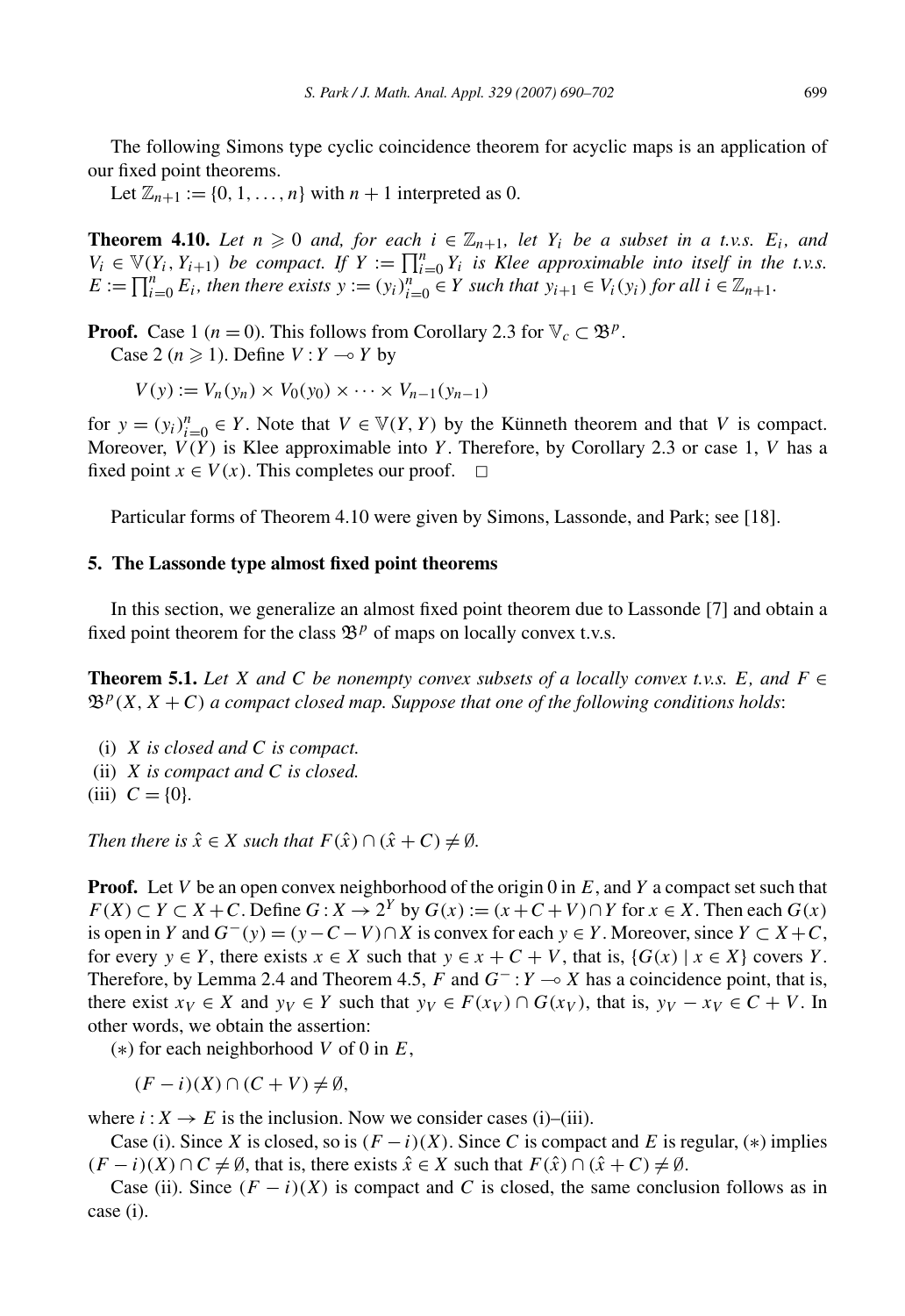Case (iii). Since *F* is u.s.c., for each neighborhood *V* of 0 in *E*, there exist  $x_V$ ,  $y_V \in X$  such that  $y_V \in F(x_V)$  and  $y_V - x_V \in V$ . Since  $F(X)$  is relatively compact, we may assume that  $y_V$ converges to some  $\hat{x}$ . Then  $x_V$  also converges to  $\hat{x}$ . Since the graph of *F* is closed in  $X \times \overline{F(X)}$ , we have  $\hat{x} \in F(\hat{x})$ .

This completes our proof.  $\Box$ 

**Remark.** Lassonde [7] first obtained the particular form of Theorem 5.1 for the class K. Since then it is generalized by the present author to  $\mathbb{V}, \mathbb{V}_c, \mathfrak{A}_c$ , and  $\mathfrak{B}$  by step by step; see [8,14,16].

The case (iii) is a particular form of Theorem 3.7 and reduces to Himmelberg [5, Theorem 2] when *F* is a Kakutani map.

# **6. The Himmelberg type fixed point theorems**

In this section, as applications of Theorem 3.4, we deduce generalized versions of results of Himmelberg in [5]. For simplicity, we will state them for maps having acyclic values or values of trivial shape.

**Theorem 6.1.** *Let X be an almost convex dense subset of an admissible subset Y of a t.v.s. E. Let*  $G: Y \rightarrow Y$  be a compact closed map such that  $G(x)$  is acyclic (respectively has trivial shape) *for all*  $x \in X$ *. Then G has a fixed point.* 

**Proof.** If  $G|_X$  has acyclic values (or values of trivial shape), we have  $G|_X \in \mathcal{B}^p(X, Y)$ . Then the conclusion follows from Theorem 3.4.  $\Box$ 

**Corollary 6.2.** *Let X be an almost convex dense subset of a closed subset Y of a locally convex t.v.s. E. Let G* : *Y* - *Y be a compact u.s.c. multimap with closed values such that G(x) is acyclic for all*  $x \in X$ *. Then G has a fixed point.* 

**Proof.** Since  $Y = \overline{Y} = \overline{X}$  and the closure of an almost convex set is a convex set, *Y* is a convex subset of a locally convex t.v.s. *E*. Hence, by Corollary 3.3, *Y* itself is admissible. Now the conclusion follows from Theorem  $3.4. \square$ 

**Remark.** If *Y* is compact, then Corollary 6.2 reduces to Himmelberg [5, Theorem 1]; see also [19, Corollary 1]. Note that our proof is quite different from the one in [5] or [19].

**Corollary 6.3.** *Let X be an almost convex admissible subset of a t.v.s. E. Then any compact closed map*  $G: X \to X$  *such that*  $G(x)$  *is acyclic (respectively has trivial shape) for all*  $x \in X$ *has a fixed point.*

**Proof.** The conclusion follows from Theorem 6.1 for  $X = Y$ .  $\Box$ 

**Remark.** If *X* is a convex subset of a locally convex t.v.s. *E* and *G* has convex values, then Corollary 6.3 reduces to Himmelberg [5, Theorem 2]. For a convex subset *X* of a locally convex t.v.s. *E*, Corollary 6.3 is obtained in [8] as a particular form of Theorem 5.1.

A lot of applications of [5, Theorem 2] are known.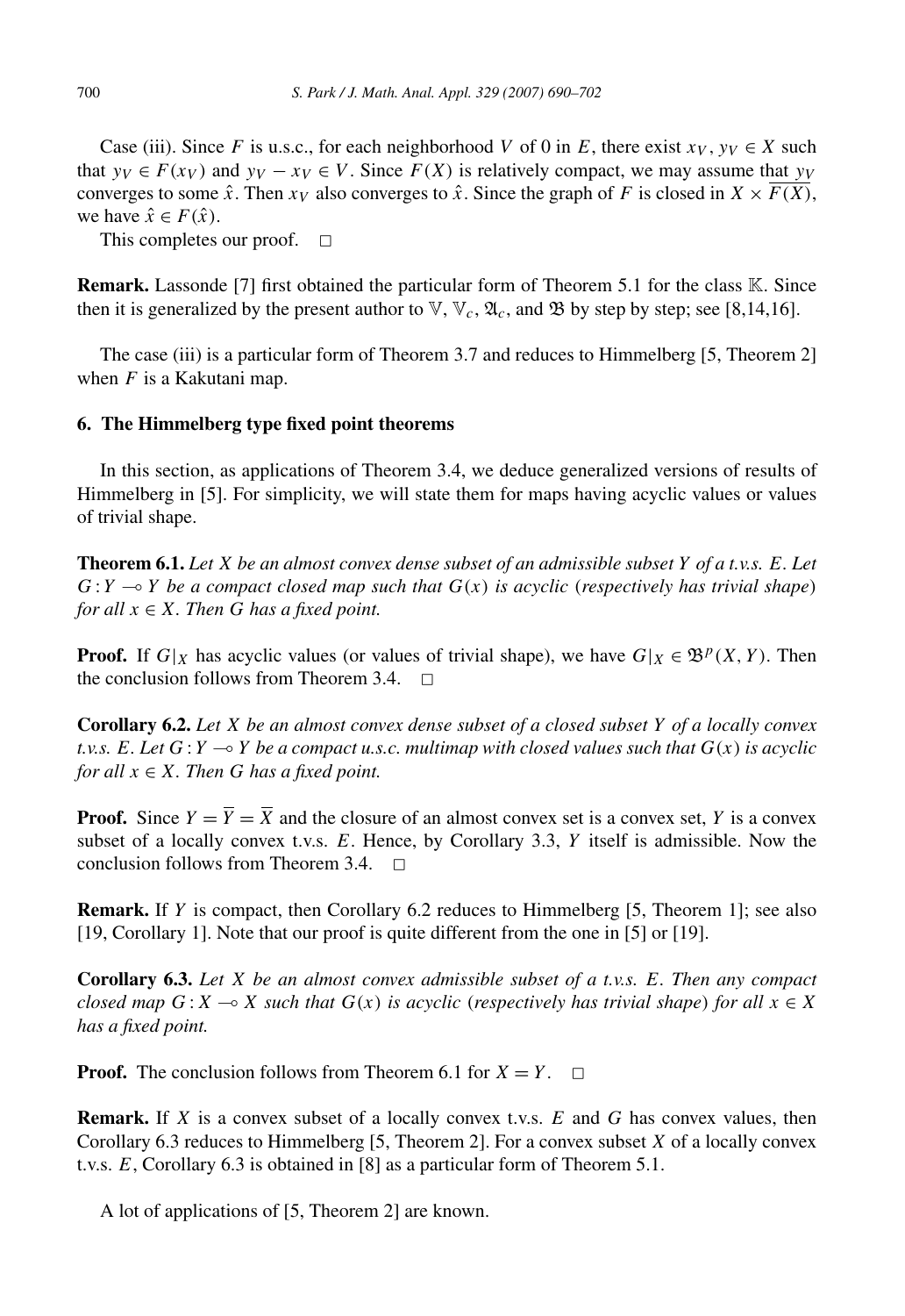As in Himmelberg [5], we conclude from Theorem 6.1 the following generalization of Ky Fan's results in [4]:

**Theorem 6.4.** *Let*  $\{E_i\}_{i=1}^n$  *be a family of t.v.s. For each i, let*  $X_i$  *be an almost convex dense subset of an admissible subset*  $Y_i$  *of*  $E_i$ *, and*  $K_i$  *a compact subset of*  $Y_i$ *. Let*  $\{A_i\}_{i=1}^n$  *be a family of closed subsets of*  $Y := \prod_{i=1}^{n} Y_i$  *such that, for each i*, *the section*  $A_i(y^i)$  *is acyclic (respectively* has trivial shape) for all  $y^i \in X^i := \prod_{j \neq i} X_j$  and nonempty for all  $y^i \in Y^i := \prod_{j \neq i} Y_j$ . Then  $\bigcap_{i=1}^n A_i \neq \emptyset$ .

**Proof.** Each  $A_i$  is a map from  $Y^i$  to  $K_i$ . Define  $F_i: Y \to K_i$  by  $F_i(y) := A_i(y^i)$ , where  $y^i$  is the projection of *y* on  $Y^i$ . Then  $F_i$  is u.s.c. with closed values, and hence closed. Define  $F: Y \to Y$ by  $F(y) := \prod_{i=1}^{n} F_i(y)$ . Then it can be checked that *F* has closed graph, that *Y* is admissible, that *X* is almost convex and dense in *Y*, that  $F(y)$  is acyclic (respectively has trivial shape) for all  $y \in X$ , and that  $F(y) \neq \emptyset$  for all  $y \in Y$ . Moreover, *F* is compact. Thus, by Theorem 6.1, *F* has a fixed point. It belongs to each  $A_i$ .  $\Box$ 

## **Remarks.**

- (1) If each  $A_i(y^i)$  is assumed to be convex and each  $E_i$  is locally convex, then Theorem 6.4 holds for a family not-necessarily finite. In this case, Theorem 6.4 is due to Himmelberg [5, Theorem 3].
- (2) More generally, if *X* is Klee approximable into *Y* , then a simplified form of Theorem 6.4 holds.

As in [5, Theorem 4], we can deduce from Theorem 6.4 the following:

**Theorem 6.5.** *Let*  $Y_1$ ,  $Y_2$  *be compact admissible subsets of t.v.s.*  $E_1$ ,  $E_2$ , *respectively, and*  $X_1$ ,  $X_2$ *be almost convex dense subsets of Y*1*, Y*2*, respectively. Let f be a continuous real function defined on*  $Y_1 \times Y_2$  *such that for any*  $x_1 \in X_1$ *,*  $y_2 \in X_2$ *, the sets* 

$$
\left\{ x \in Y_1 \mid f(x, y_2) = \max_{\xi \in Y_1} f(\xi, y_2) \right\}
$$

*and*

$$
\left\{ y \in Y_2 \; \middle| \; f(x_1, y) = \min_{\eta \in Y_2} f(x_1, \eta) \right\}
$$

*are acyclic (respectively has trivial shape), then*

 $\max_{x \in Y_1} \min_{y \in Y_2} f(x, y) = \min_{y \in Y_2} \max_{x \in Y_1} f(x, y).$ 

**Remark.** When  $Y_1, Y_2$  are subsets of locally convex t.v.s.  $E_1, E_2$ , respectively, and if we assume the convexity instead of the acyclicity, Theorem 6.5 reduces to [5, Theorem 4].

# **References**

- [1] H. Ben-El-Mechaiekh, Spaces and maps approximation and fixed points, J. Comput. Appl. Math. 113 (2000) 283– 308.
- [2] H. Ben-El-Mechaiekh, P. Deguire, Approachability and fixed points for non-convex set-valued maps, J. Math. Anal. Appl. 170 (1992) 477–500.